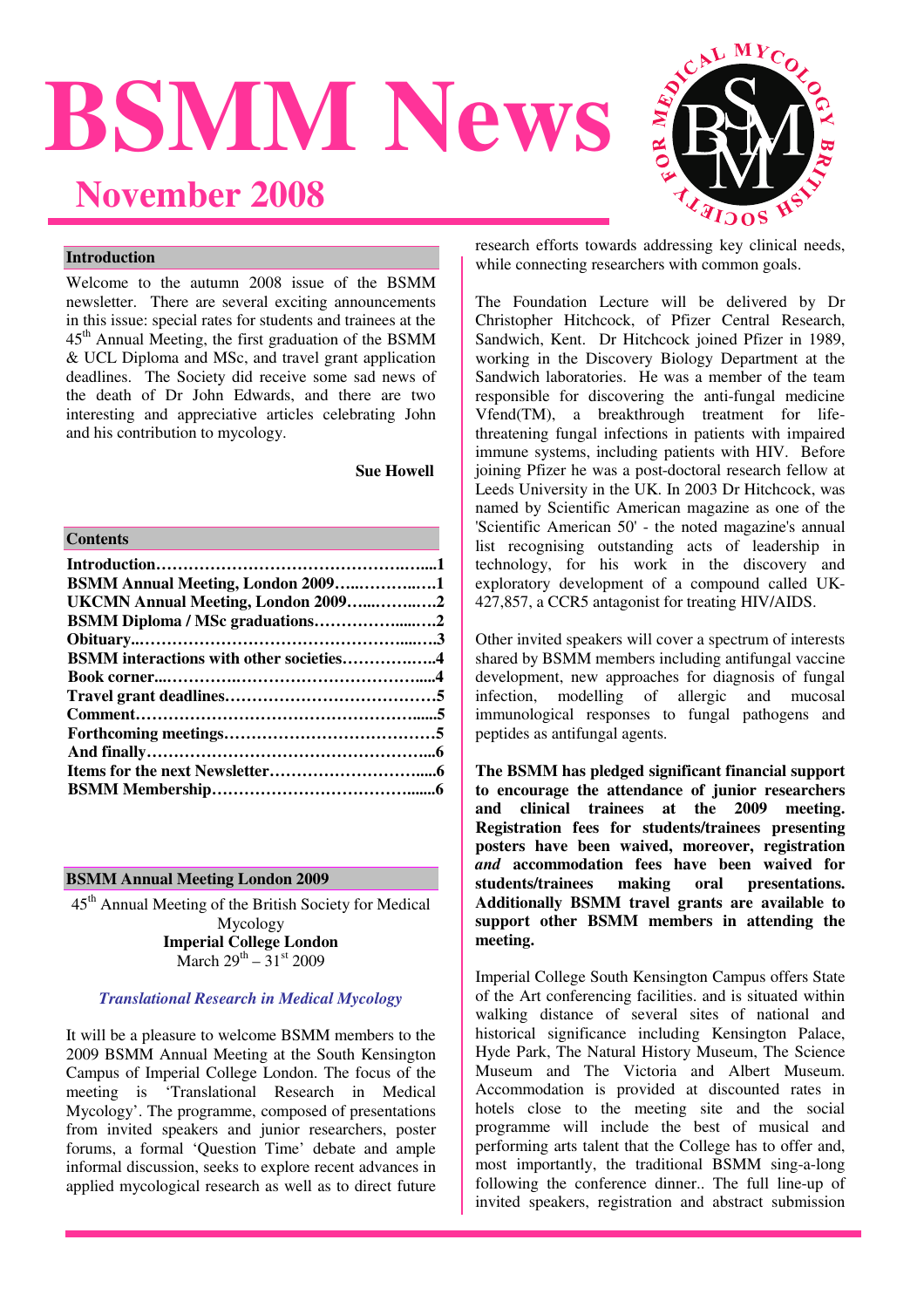

forms can be accessed from the BSMM website at http://www.bsmm.org/. Early registration is encouraged.

I look forward to welcoming you to London in the Spring

> Dr Elaine Bignell Lecturer in Molecular Mycology Department of Microbiology Imperial College London London SW7 2AZ e.bignell@imperial.ac.uk

## **UKCMN Annual Meeting London 2009**

The 3<sup>rd</sup> UK Clinical Mycology Network (UKCMN) Annual Meeting is scheduled to take place on Tuesday 31<sup>st</sup> March 2009 after the British Society for Medical Mycology annual conference.

The UKCMN, Chaired by Professor Chris Kibbler, was inaugurated in 2005 with an initial network of three centres and the HPA Mycology Reference Laboratory. It was set up under the auspices of the HPA Advisory Committee on Fungal Infection and is managed by a Steering Committee of representatives from the different centres which allows for a national perspective. The UKCMN is aiming to provide a centrally managed structure for the UK-wide coordination of mycology service delivery, mycological surveillance, medical and laboratory training, diagnostic development and translational research. This is especially important now the pathology modernisation process has made it clear that efficiency and clinical care will be key in provision of the service. In 2008 the UKCMN had grown to seven centres around the UK.

After successful annual meetings in 2007 and 2008, the  $3<sup>rd</sup> UKCMN$  annual meeting will be held at Imperial College with the support of the BSMM and attendance is free. The programme includes practical diagnostic exercises using the revised definitions of invasive fungal disease from the EORTC/MSG, presentations on safety in the lab and what to look out for and finally an FAQ sessions with brief presentations on important clinical queries, with a chance for the audience to ask and discuss additional questions.

The annual meeting is also an opportunity for additional centres to join the UKCMN and make an active contribution to the provision of mycology services around the UK. Membership is free, and open to centres that provide clinical mycology services, as defined in the application form. Membership entitles

representatives of centres to receive UKCMN publications and other output and to be able to declare affiliation with the UKCMN and use the logo on their communications alongside their stated level of service. Those Members who join at specialist or regional centre level may also have representation on the steering committee.

The programme for the annual meeting and an application form to join the UKCMN are both available at:

http://www.hpa.org.uk/webw/HPAweb&Page&HPAwe bAutoListName/Page/1201094590966?p=12010945909 66, but please feel free to email easo@hpa.org.uk if you have a specific enquiry about the UKCMN annual meeting.

## **BSMM/UCL Diploma & MSc graduation**



The graduation ceremony for the first graduates of the BSMM and University College London Diploma/MSc course took place in the September 2008 at Logan Hall. The picture above shows from left to right: Christine Fagan (MSc), Cynthia Alexis (MSc), and Lorna Vale (Diploma). Christine, from the Royal Victoria Infirmary in Newcastle upon Tyne enrolled on the in 2004. Her MSc project was a "Study to determine if inducible resistance to voriconazole in *Saccharomyces* and *Candida* species can be demonstrated". Cynthia, from the Department of Medical Microbiology at King's College Hospital in London enrolled on the in 2004. Her MSc project was "The epidemiology and characterisation of *Candida albicans* recovered from the blood cultures of different patient groups in a London Hospital". Lorna, from the Department of Bacteriology University Hospital of Wales, enrolled in 2004. Her Diploma project was on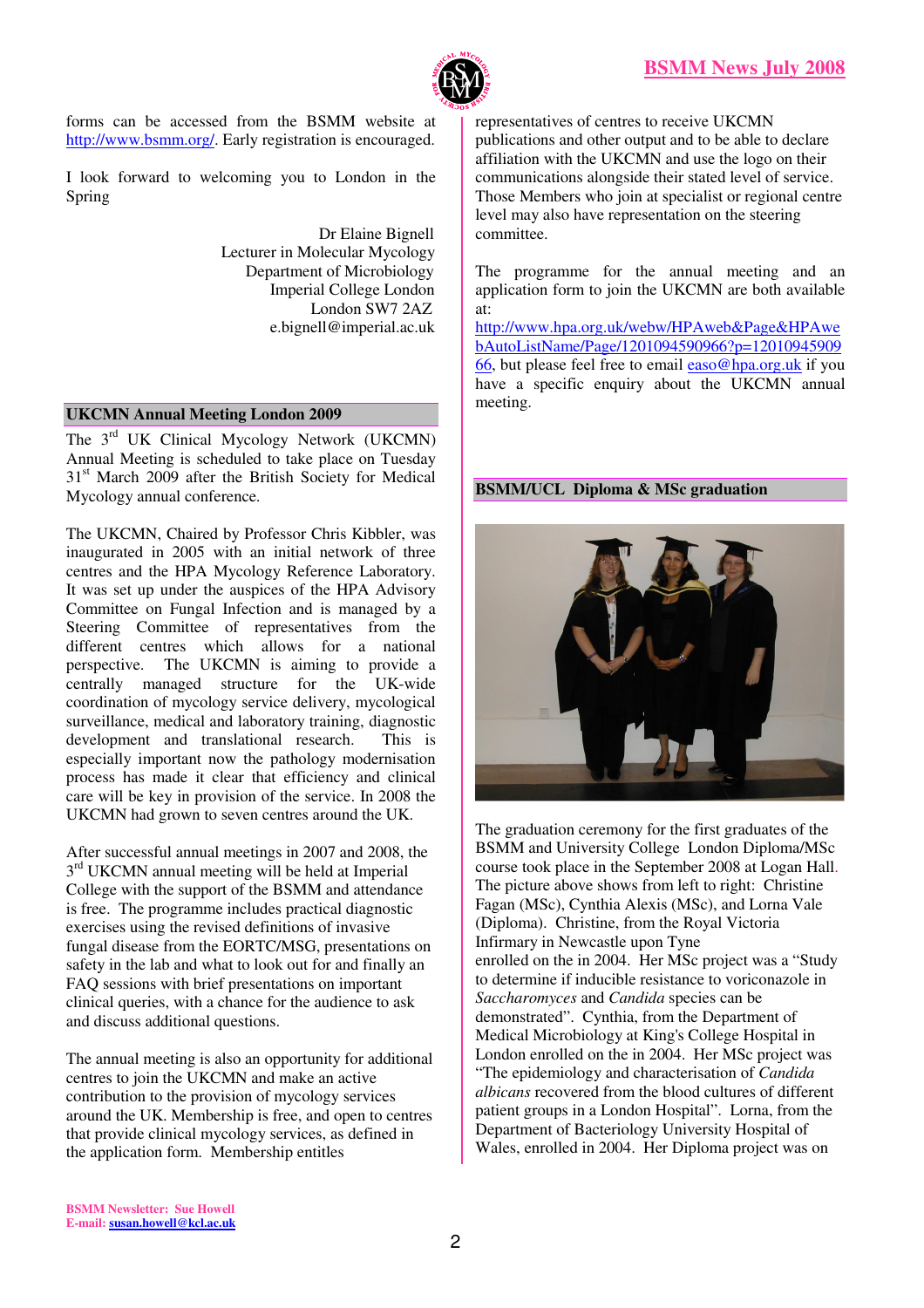

"Aspergillus in the water supply of the University Hospital of Wales and it correlation to patient isolates".

Congratulations to everyone!

**Obituary** 



## **DR JONATHAN (JOHN) HARVEY EDWARDS 1942 – 2008**

Dr John H Edwards, a previous secretary of the Society and honorary member, has died after a long illness. John was the leading authority on hypersensitivity pneumonitis in the United Kingdom contributing many original papers, chapters and guest lectures in his field for the last 30 years.

John was born in Swansea, graduated at the University of Liverpool with honours in bacteriology before returning to Wales to the Welsh National School of Medicine to undertake his PhD at Sully Hospital, researching the antigenic complexes associated with Farmer's Lung and allied diseases. He entered the field at a time when the recognition of hypersensitivity pneumonitis was in its infancy, the pathogenesis unclear and confirmatory diagnostic testing inadequate. He quickly established innovative techniques to grow

*M.faeni* leaving the antigens free of growth media. Through analysis of *M.faeni* strains from across the world he was able to show antigenic profiles as being consistent, there being thirteen antigens with three dominant antigens. This was unlike *Aspergillus fumigatus* where there was considerable antigenic variation.

He then joined the MRC Pneumoconiosis Unit at Llandough Hospital, keeping his Sully Hospital base, becoming the Senior Clinical Scientist at the Unit. He extended his research to Pigeon Breeder's Lung, clarifying the antigens involved and explaining the loss of pigeon IgG in droppings by subsequent proteinase degradation. He characterised allergic alveolitis illness due to Sulphasalazine and Toluene Di-Isocyanate. Due to his innovative laboratory techniques he was to supply W.H.O. with reference antigens for *M.faeni* and *Aspergillus fumigatus* for some 30 years.

John was an enthusiast for animal models and developed reliable models for Farmer's Lung, Byssinosis and Pigeon Fancier's Lung. He extended this to human challenge using both skin testing and bronchopulmonary lavage techniques. As a result of this work he developed written guidelines for both farmers and pigeon breeders to be safe in their chosen environment. His recent attention had been given to Humidifier Fever and he investigated several outbreaks clarifying the role of amoebae species in these outbreaks. John was a strong supporter of the Society; he was a member of the Working Party on Fungal Serology, was secretary between 1990 and 1993, sat on the Industrial Injuries Advisory Council on Occupational Asthma and was a member of many European and American working groups on hypersensitivity pneumonitis. He had close links with Professor Jordan Fink and co-workers in Marshfield and with Professor John Salvaggio in Tulane, New Orleans. He was elected an honorary citizen of New Orleans in 1986. John remained in Cardiff throughout his professional life.

John was a strong supporter of young research workers in his field and supervised many PhD and MD theses. Over his 35 years in Cardiff he published over 50 peer reviewed papers, many of them ground breaking in their technical areas.

John was a charming, enthusiastic scientist whose substantial contribution to respiratory medicine and mycology has ensured that patients have been able to come to early diagnosis and are able to reduce the risk of lung disease in their chosen occupations and hobbies.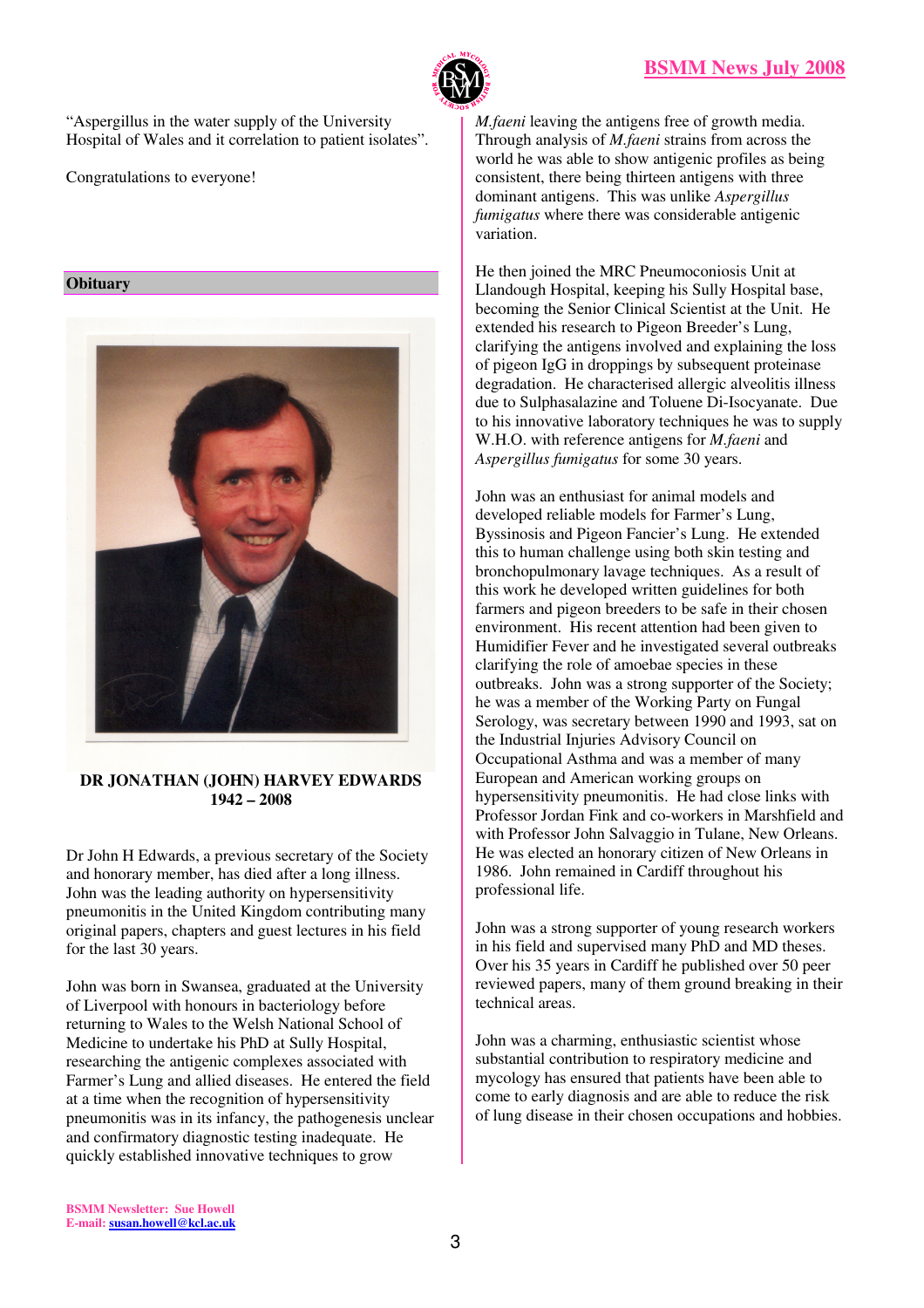

The family of the late Dr John Edwards would like to express their heartfelt thanks for all the kind expressions of sympathy received during their recent sad loss.

> Dr Brian H Davies Llandough Hospital

We are indebted to Dr Brian Davies, a consultant immunologist from Llandough hospital and one of John's long-term colleagues and close friends, for such an enlightening account of John's many academic and professional achievements. Those of us who remember John from BSMM meetings remember the boyish charm and sense of mischief as much as his powerful intellect. John's funeral on a bright September day, despite the melancholy of the event, would certainly have been one of which John would have approved. If you knew John you couldn't help but be enthused by his love of jazz, indeed the BSMM annual meeting that he organised in Cardiff in 1986 included a jazz evening, and this passion was the major reason for him being given the 'Freedom of New Orleans'. True to form John's friends from the local jazz band played three compositions at his funeral and John's niece sang a piercingly beautiful and deeply moving Welsh ballad. These were interspersed with poignant but often hilarious reminiscences of some of his close friends and family.

For most of his career John was fortunate to be based on a top floor of beautiful Sully hospital and his lab opened onto a flat roof area directly overlooking the Bristol Channel. In an era untroubled by laboratory inspections and accreditation his freezers were stuffed with recently caught salmon, crabs and prawns and the +4s (fridges to you and me) were usually well stocked with homebrew. His laboratory equipment included wooden laundry tongs which he used to remove large floating mats of *Aspergillus fumigatus* from giant flasks that had been allowed to incubate for weeks in dark cupboards in order to produce somatic and culture filtrate antigens. It certainly did the trick as John's antigenic extracts were second to none and many thousands have benefited from their diagnostic potential. Another technique was to persuade aviary keepers to allow him to clean out their pigeon lofts, budgerigar and exotic bird enclosures no doubt to the puzzled delight of the owners. The antigenic extracts obtained from the guano were then used to test for avian alveolitis (pigeon/bird fanciers' lung). John's expertise led to a long-term commercial relationship with Microgen and it is no coincidence that they are now discontinuing most of their more esoteric lines such as finch, love bird, parakeet and canary antigens!

For many years a stalwart of the Welsh Male Voice Choir section of the BSMM many of us will choose to remember John, pint in hand, giving a stirring rendition of Calon Lan.

> Dr Elizabeth Johnson President BSMM

## **BSMM interactions with other societies**

The BSMM has links with a number of other Societies, including the Biosciences Federation, Federation of Infection Societies, ISHAM, Pathological Society. This item aims to update members on developments that may be of general interest of have wider implications to the science community.

## **Biosciences Federation**

The Biosciences Federation regularly offer advice on policies concerning science and education from school to post graduate level. The website has links to the latest policies and developments concerning issues of science and its education, see www.bsf.ac.uk.

The BSF is holding an Extraordinary General Meeting on Monday, 1st December in London to decide whether the BSF Members support the creation of a strong unifying voice for the biosciences through fusion with the IoB. More information on the new organisation can be found on the BSF website at the link entitled 'New Organisation for the biosciences' on the homepage: http://www.bsf.ac.uk

# **Federation of Infection Societies**

Dr Gary Moran, the meetings secretary, is representing the BSMM at the Federation of Infection Societies (FIS) 2008 consultative committee. The next FIS meeting is in Cardiff from 2-4 December 2008 and the re will be a BSMM workshop organised by Dr Richard Hobson and Dr Silke Schelnz. In addition to this, Dr John Rex will be giving an expert session on the management of candidaemia.

# **Book corner**

So much of our literature is now available online, but sometimes it can be difficult to locate copies of older references or to access key texts or books. Collectively, our Society membership probably has in its possession numerous invaluable references and books. The Newsletter could provide a useful means for members to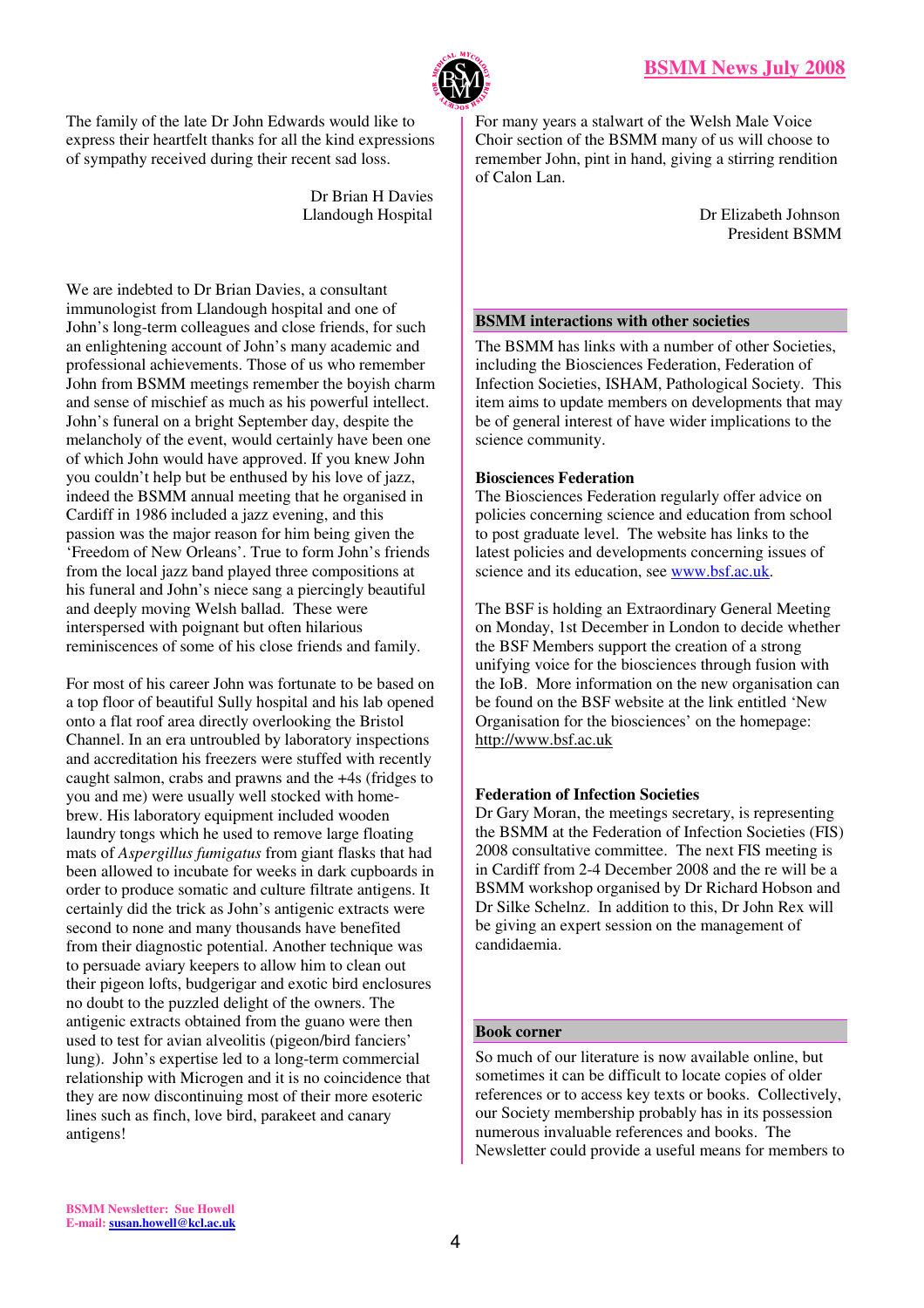

locate materials that are had to find or no longer available.

Kate Seaman from the Frenchay Hospital has asked if anyone has a spare copy of "Atlas of Clinical Fungi" by GS De Hoog, J. Guarro, J. Gene, MJ Figueras that they would be willing to sell. The Atlas is currently out of print and this laboratory is very keen to find a copy. If you can help please contact Kate at: Kate Seaman Department of Microbiology Frenchay Hospital Bristol BS16 1LE email kgseaman@mac.com

# NEW MAGAZINE - FUNGI

Each issue of *FUNGI* explores the world of mycology with regular features on toxicology; medicinal mushrooms; how to photograph, cook, and cultivate mushrooms; and peer-reviewed technical papers ranging from original research findings to reviews of taxonomic groups to new records of North American species.

Many of the Contributing Editors of *FUNGI* are leaders in regional North American mycological societies who believe that North American mycologists should have a magazine of their own that is the equal of what the Europeans are publishing. Several recent events, including the termination last year of the British journal *The Mycologist,* led them to the conclusion that the time is right for something new.

*Fungi* aims to appeal to anyone with an interest in mushrooms and other fungi. *FUNGI* is published five times per year (four seasonal issues plus a special issue) More information including author instructions, subscription rates, and archives can be found at the Web site: www.fungimag.com.

## **Travel grant deadlines**

There are a number of big meetings happening in 2009 (eg. ASM Candida, ISHAM) and the BSMM does offer travel grants to attend meetings to members of at least one year. The application deadlines for the coming year are:

31<sup>st</sup> January 2009 31<sup>st</sup> May 2009 31<sup>st</sup> September 2009

Application forms can be downloaded from the BSMM website www.bsmm.org or from the BSMM secretary.

#### **Comment!**

Dr Richard Barton sent in this snippet from the ASM educational email list . It's a reminder that following a protocol does not always guarantee understanding of what is being done.

From the "We're all gonna die!" category; shared by one of my colleagues:

"As a first semester grad student, I walked in on a mycology student (finishing their Master's studying Aspergillus - aflatoxin producing Aspergillus) working with his cultures in a biological containment cabinet with the front face completely raised and the blower running. He had just recently discovered that the front face could be raised and was so happy because it made working in the cabinet soooo much easier - the mechanics of the "containment" aspect of the unit in which he had worked for years having completely eluded him. You can teach almost anyone to do almost anything - to understand what they're doing is a whole other story!"

> Dr Sandra I. Resto-Ruiz University of South Florida

# **Forthcoming meetings**

# **FEBS**

FEBS advanced practical and lecture course on comparative analysis of in vitro and in vivo *Candida albicans*-host interaction systems. 1-14 February 2009, Madrid, Spain http://www.cantrain.be/febs/

## **25th Fungal Genetics Conference**

March 17-22 2009, Asilomar, USA http://www.fgsc.net/25thFGC/FGC25.htm

# **45th BSMM Annual Meeting**

28-31 March 2009, Imperial College, London, UK Details: www.bsmm.org

3<sup>rd</sup> UKCMN Annual Meeting 31 March, Imperial College, London, UK. Details: http://www.hpa-events.org.uk/ukcmn website not active until early December 2008.

**SGM Spring 2009 Meeting**

30 March - 2 April 2009, Harrogate International Centre, UK. http://www.sgm.ac.uk/meetings/MTGPAGES/Harrogat e2009.cfm